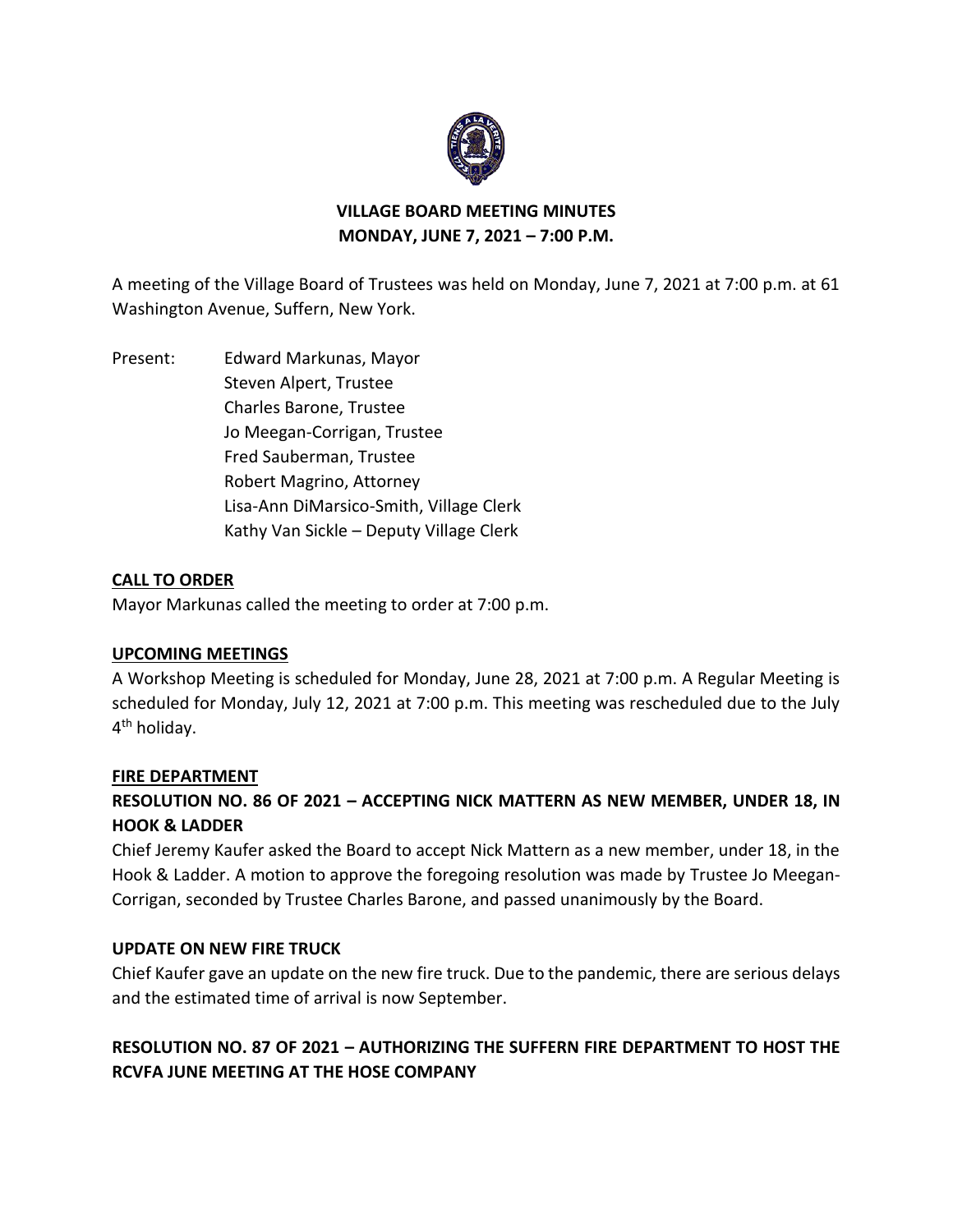A motion to approve the foregoing resolution was made by Trustee Jo Meegan-Corrigan, seconded by Trustee Charles Barone and passed unanimously by the Board.

The Chief brought up that the Allendale Fire Department asked if the Suffern Fire Department would stand-by for them on July 4<sup>th</sup>. Attorney Magrino said we can discuss this further at the June 28 workshop.

## **POLICE DEPARTMENT**

Chief Andrew Loughlin gave an update on the Police Department's activity during the month. There were 950 calls during the month and three separate traffic enforcement details.

# **RESOLUTION NO. 88 OF 2021 – ACCEPTING THE LETTER OF RETIREMENT FROM LOUIS VENTURINI**

The Chief thanked Lou for everything he did for the Police Department and for the Village. A motion to approve the foregoing resolution was made by Trustee Charles Barone, seconded by Trustee Steven Alpert and passed unanimously by the Board.

## **RESOLUTION NO. 89 OF 2021 – ACCEPTING THE LETTER OF RETIREMENT FROM ANNE CAWLEY**

The Chief also thanked Anne for her many years of service to the Police Department and the Village. A motion to approve the foregoing resolution was made by Trustee Jo Meegan-Corrigan, seconded by Trustee Charles Barone and passed unanimously by the Board.

## **RESOLUTION NO. 90 OF 2021 – APPOINTING CHASE CLASS TO THE POSITION OF POLICE OFFICER FULL-TIME**

The Chief asked the Board to appoint Chase Class to the position of Police Officer full-time. A motion to approve the foregoing resolution was made by Trustee Steven Alpert, seconded by Trustee Charles Barone and passed unanimously by the Board.

# **RESOLUTION NO. 91 OF 2021 – ACCEPTING RESIGNATION LETTER FROM PART-TIME DISPATCHER SEAN ROBERTS**

The Chief asked the Board to accept the resignation of part-time Dispatcher Sean Roberts. A motion to approve the foregoing resolution was made by Trustee Steven Alpert, seconded by Trustee Charles Barone and passed unanimously by the Board.

# **RESOLUTION NO. 92 OF 2021 – AUTHORIZING THE SUFFERN HIGH SCHOOL'S GRADUATION PARADE WITH THE SUFFERN POLICE CARS AS ESCORT ON JUNE 22 AT 6 P.M., WITH A RAINDATE OF JUNE 23, 2021**

A motion to approve the foregoing resolution was made by Trustee Charles Barone, seconded by Trustee Jo Meegan-Corrigan and passed unanimously by the Board.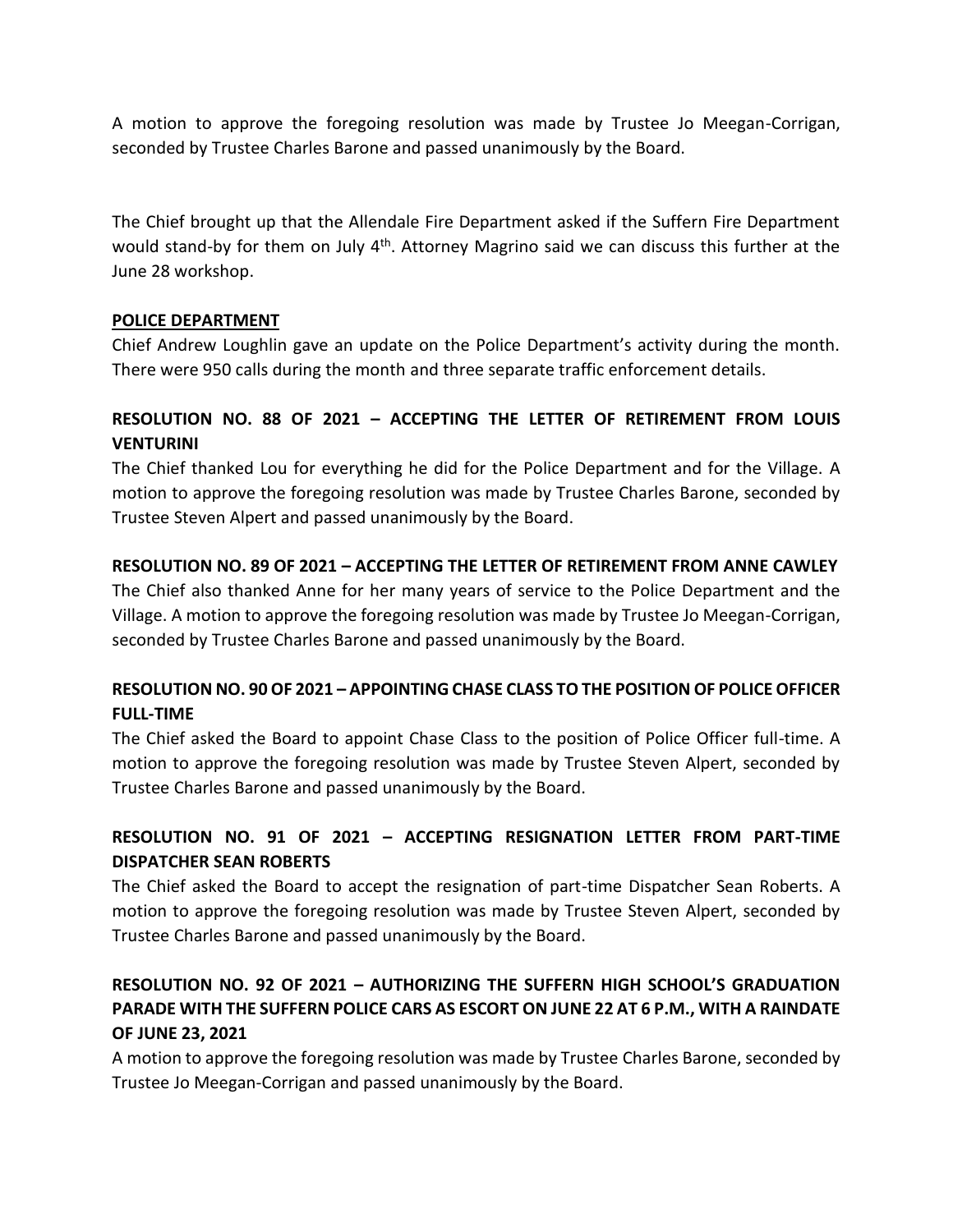### **CULTURE AND RECREATION**

Cathy Mills thanked the Board and gave an update on the Girl Scout drive that was held recently at the Leo Lydon building. She said if anyone needed clothing, they could contact the Recreation Department. She also gave an update on all the upcoming events that will be taking place during the summer months and mentioned that the Suffern pool will be opening on June 25, 2021.

## **RESOLUTION NO. 93 OF 2021 – APPROVAL OF CLIFFORD THEATER SUMMER PROGRAM**

Mrs. Mills asked the Board to approve the Clifford Theater summer program. The program will begin July 6 and end on August 4. There will be four different plays each week. A motion to approve the foregoing resolution was made by Trustee Charles Barone, seconded by Trustee Jo Meegan-Corrigan and passed unanimously by the Board.

## **GRANT PROGRAM**

Fred Rella welcomed the new Village Clerk, Lisa-Ann DiMarsico-Smith to the Village. He also said he was very impressed with how the pool looks and he then gave an update on the Wayne Avenue sidewalk project and the Parking Lot B project.

# **RESOLUTION NO. 94 OF 2021 – APPOINTMENTS TO THE 2021 PROGRAM YEAR CITIZEN ADVISORY COMMITTEE**

Mr. Rella asked the Board for approval of the 2021 Citizen Advisory Committee. A motion to approve the foregoing resolution was made by Trustee Charles Barone, seconded by Trustee Steven Alpert and passed unanimously by the Board.

# **RESOLUTION NO. 95 OF 2021 – AUTHORIZING FREDERICK J. RELLA TO PROVIDE GRANT APPLICATION SERVICES TO THE VILLAGE OF SUFFERN**

A motion to approve the foregoing resolution was made by Trustee Jo Meegan-Corrigan, seconded by Trustee Charles Barone and passed unanimously by the Board.

#### **PUBLIC PARTICIPATION**

Jim Giannettino thanked Lou Venturini and Anne Cawley for their years of service to the Suffern Police Department and to the Village and asked for a standing ovation for them.

Gertrude Szyferblatt asked if the labor attorney would not represent the Village if all were not in favor.

Joe Hunt welcomed Village Clerk Lisa-Ann and brought up some concerns about the union contract and how he would like to work on these concerns.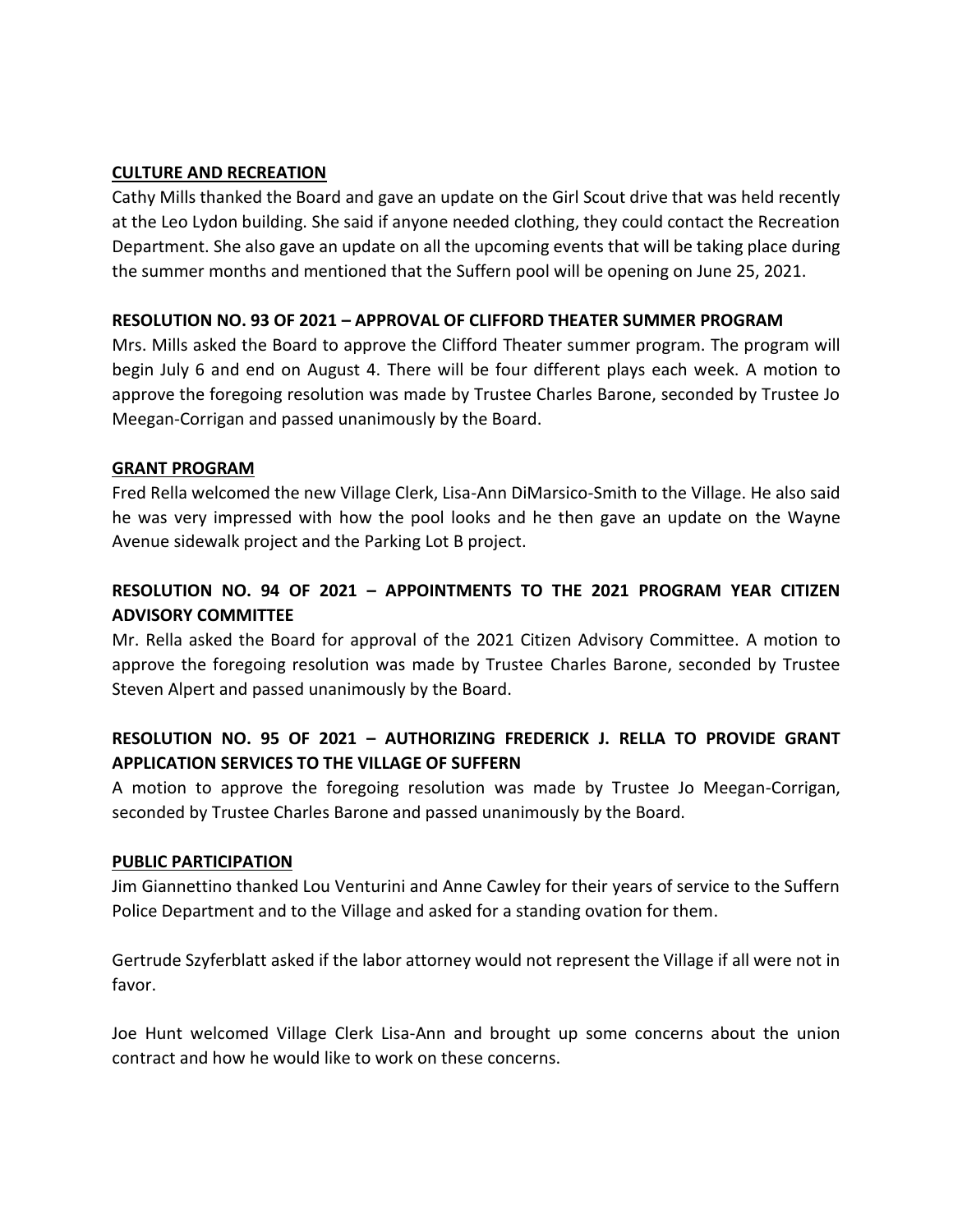Scott Brown, a former employee, said he was happy to see everybody and glad that he was finally getting paid for previous issues after six years.

## **DEPARTMENT OF PUBLIC WORKS**

Charles Sawicki said that this year we will be doing more roadway improvements. There will be a separate bid going out for the curbs and ADA ramps. O&R, CHIPS and unused funds from previous projects will be used, along with money from capital improvements.

## **RESOLUTION NO. 96 OF 2021 – AUTHORIZING THE SOLICITATION OF BIDS FOR THE ROADWAY IMPROVEMENT PHASE II PROJECT**

Mr. Sawicki said bids would be returned June 24, 2021 at 3:00 p.m. A motion to approve the foregoing resolution was made by Trustee Steven Alpert, seconded by Trustee Jo Meegan-Corrigan and passed unanimously by the Board.

## **RESOLUTION NO. 97 OF 2021 – AUTHORIZING THE SOLICIATION OF BIDS FOR THE RIGHT-OF-WAY IMPROVEMENT 2021 PROJECT**

Mr. Sawicki said bids would be returned June 24, 2021 at 2:30 p.m. A motion to approve the foregoing resolution was made by Trustee Steven Alpert, seconded by Trustee Charles Barone and passed unanimously by the Board.

## **RESOLUTION NO. 98 OF 2021 – APPROVAL OF THE 2021 CORNELL COOPERATIVE EXTENSION STORMWATER II EDUCATION PROGRAM AGREEMENT**

A motion to approve the foregoing resolution was made by Trustee Jo Meegan-Corrigan, seconded by Trustee Charles Barone and passed unanimously by the Board.

# **RESOLUTION NO. 99 OF 2021 – AUTHORIZING THE MAYOR TO SIGN THE 2021 CORNELL COOPERATIVE EXTENSION STORMWATER II EDUCATION PROGRAM AGREEMENT**

A motion to approve the foregoing resolution was made by Trustee Steven Alpert, seconded by Trustee Charles Barone and passed unanimously by the Board.

# **RESOLUTION NO. 100 OF 2021 – AUTHORIZING PAYMENT NO. 3 TO COVINO AND SONS CONSTRUCTION COMPANY FOR THE WAYNE AVENUE SIDEWALK PROJECT**

A motion to approve the foregoing resolution was made by Trustee Jo Meegan-Corrigan, seconded by Trustee Charles Barone, and passed unanimously by the Board.

## **PRESENTATION BY HEDGING DESIGN GROUP OF VILLAGE HALL BUILDING ASSESSMENT**

A presentation was given by a representative of the Hedging Design Group. This group did an assessment of Village Hall and gave their report. He said there are a lot of issues with both the exterior and interior of the building and the total cost of upgrading the building would be approximately 8.5 million dollars.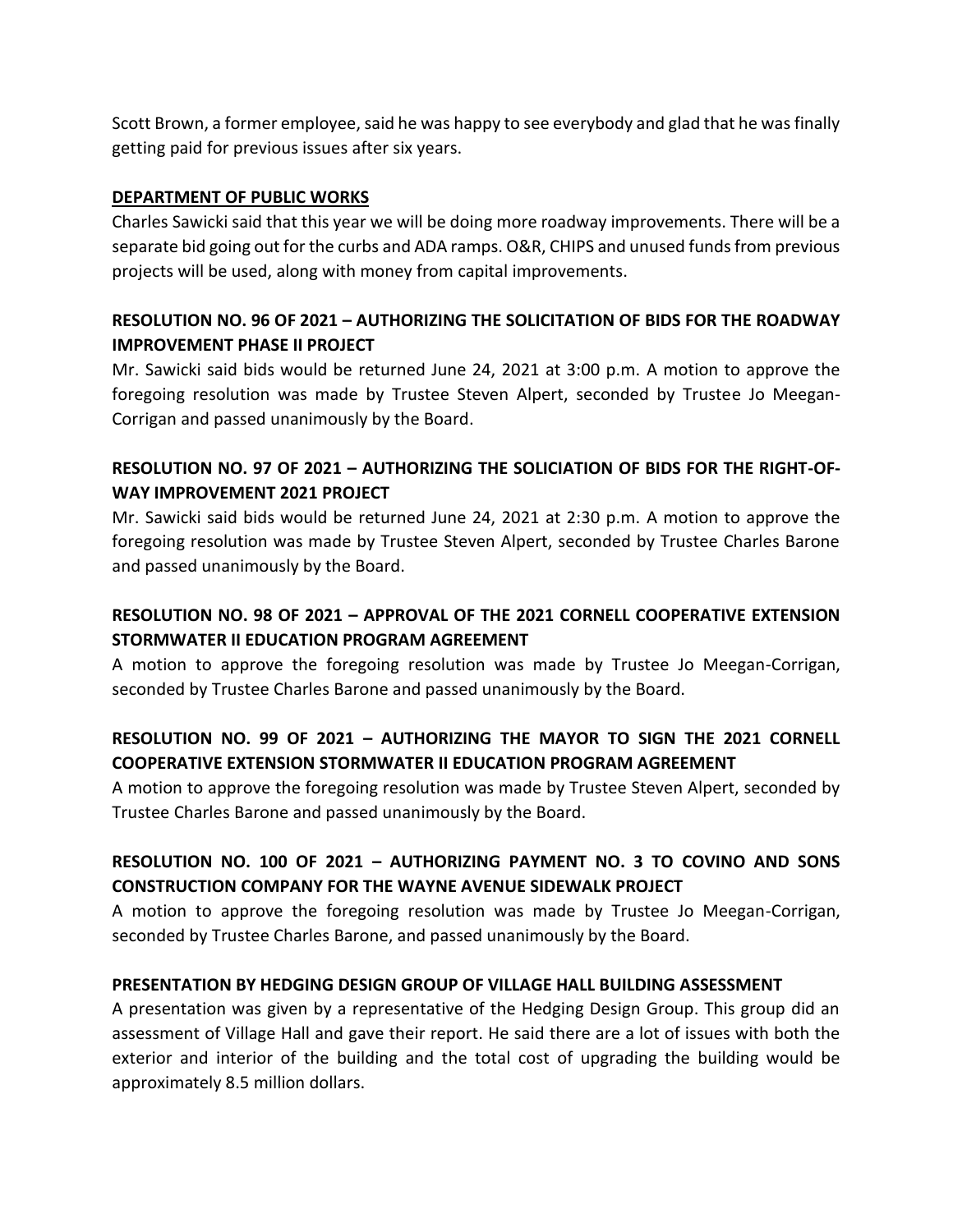#### **TREASURER**

Treasurer Michael Genito said that the Village will be receiving 1.2 million dollars over the next two years as a result of the American Rescue Plan 2021. The first installment, \$600,000, should be received sometime in June. If the money is not used, it will go back. He suggested that a committee be set up to determine how to use the funds. It can be used for replacing police vehicles, fire chief cars, a new garbage truck. It can also be used, along with money from Altice, for network structure upgrades. These are some ideas.

The treasurer said we had a meeting with Delaware Engineering on the WWTP project and we will need additional funds for this project. Instead of 9 million dollars, the cost will be 12 million, which means we will need an additional \$750,000 in bonding authorization.

#### **RESOLUTION NO. 101 OF 2021 – AMENDING CAPITAL PROJECTS 2017-001 AND 2019-001**

A motion to approve the foregoing resolution was made by Trustee Charles Barone, seconded by Trustee Steven Alpert and passed unanimously by the Board.

## **RESOLUTION NO. 102 OF 2021 – AMEND RESOLUTION 180 OF 2020 GOSR PROJECTS 2021-005 AND 2021-006**

A motion to approve the foregoing resolution was made by Trustee Jo Meegan-Corrigan, seconded by Trustee Charles Barone and passed unanimously by the Board.

**RESOLUTION NO. 103 – BOND RESOLUTION OF THE VILLAGE OF SUFFERN, NEW YORK, ADOPTED MARCH 5, 2018, AMENDED JUNE 12, 2018 AND FURTHER AMENDED JUNE 7, 2021, AUTHORIZING THE CONSSTRUCTION OF IMPROVEMENTS TO THE SANITARY SEWER SYSTEM, STATING THE ESTIMATED MAXIMUM COSST THEREOF IS \$9,750,000, APPROPRIATING SAID AMOUNT FOR SUCH PURPOSE, AND AUTHORIZING THE ISSUANCE OF BONDS IN THE PRINCIPAL AMOUNT OF \$9,750,000 TO FINANCE SAID APPROPRIATION**

A motion to approve the foregoing resolution was made by Trustee Charles Barone, seconded by Trustee Jo Meegan-Corrigan and passed unanimously by the Board.

# **RESOLUTION NO. 103a OF 2021 – AMENDING CAPITAL PROJECT 2019-007 2019 WWTP MODIFICATIONS**

A motion to approve the foregoing resolution was made by Trustee Jo Meegan-Corrigan, seconded by Trustee Charles Barone and passed unanimously by the Board.

# **RESOLUTION NO. 104 OF 2021 – AUTHORIZING VILLAGE TREASURER TO ATTEND NYCOM EXECUTIVE COMMITTEE MEETING IN BOLTON LANDING, NEW YORK, JUNE 9, 2021**

A motion to approve the foregoing resolution was made by Trustee Steven Alpert, seconded by Trustee Charles Barone and passed unanimously by the Board.

#### **ATTORNEY**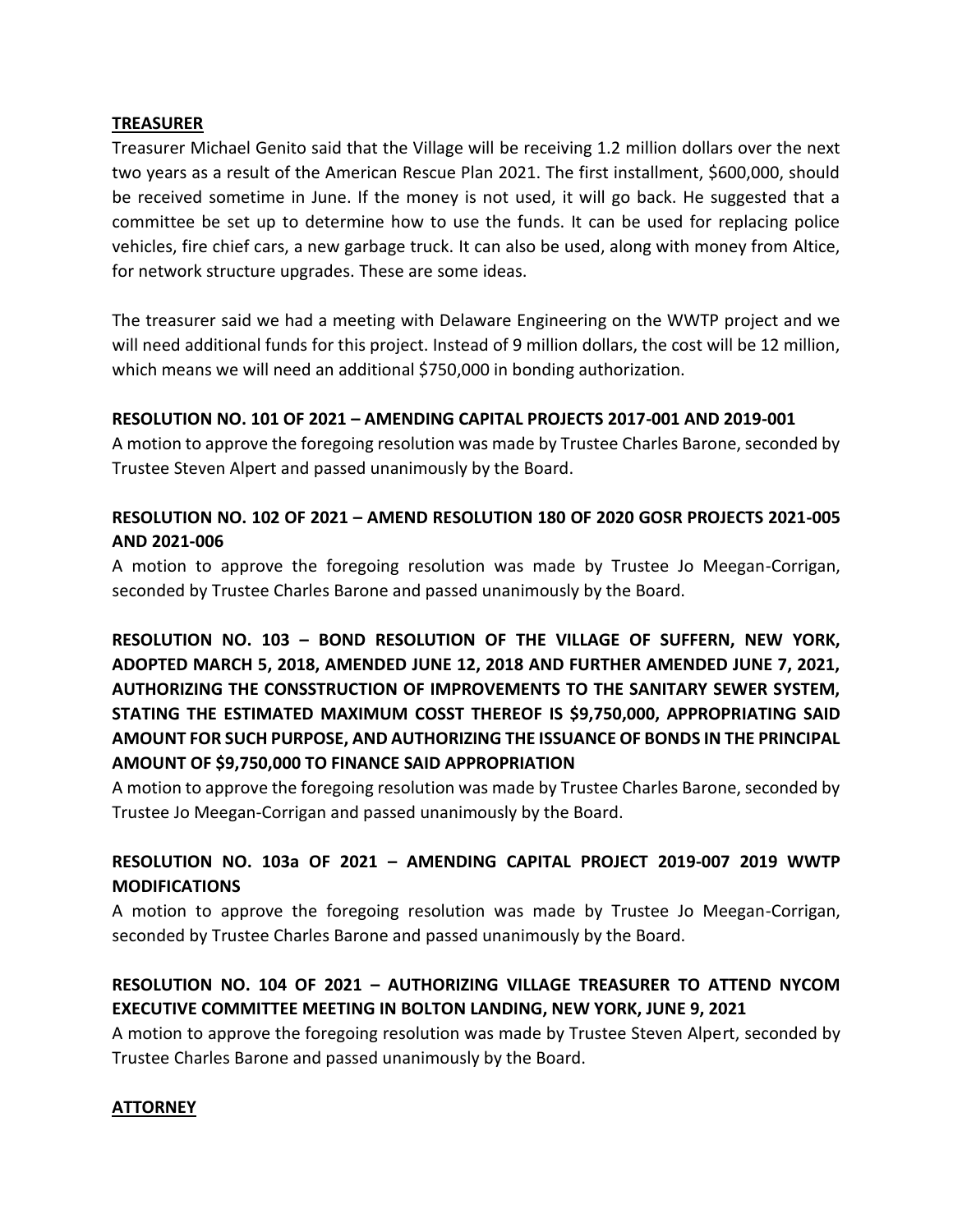Attorney Rob Magrino said that on March 31, 2021 marijuana became legal in New York. Retail dispensaries can open and on-site consumption sites can take place. The law does allow municipalities to opt-out but they can only do it this year. If a municipality doesn't opt-out this year, they can never opt-out again. However, if a municipality does opt-out this year, they do have the option of opting-in at a later time. Mr. Magrino said he would like the Board to set a public hearing for a proposed local law, subject to permissive referendum, amending the Village Code to establish a new chapter 102, entitled "Cannabis," specifically codifying the Village Board's intent to opt-pit from allowing cannabis retail dispensaries and on-site consumption sites within the Village, and requesting the Cannabis Control Bord to prohibit such retail dispensaries and on-site consumption sites within the Village, as authorized by NYS Cannabis Law Articles 4 & 6. The public hearing will be held on Monday, July 12, at 7:05 p.m.

**RESOLUTION NO. 105 OF 2021 – SET PUBLIC HEARING FOR PROPOSED LOCAL LAW, SUBJECT TO PERMISSIVE REFERENDUM, AMENDING THE VILLAGE CODE TO ESTABLISH A NEW CHAPTER 102 ENTITLED "CANNABIS," SPECIFICALLY CODIFYING THE VILLAGE BOARD'S INTENT TO OPT-OUT FROM ALLOWING CANNABIS RETAIL DISPENSARIES AND ON-SITE CONSUMPTION SITES WITHIN THE VILLAGE, AND REQUESTING THE CANNABIS CONTROL BOARD TO PROHIBIT SUCH RETAIL DISPENSARIES AND ON-SITE CONSUMPTION SITES WITHIN THE VILLAGE, AS AUTHORIZED BY NYS CANNABIS LAW ARTICLES 4 AND 6**

A motion to approve the foregoing resolution was made by Trustee Steven Alpert, seconded by Trustee Charles Barone and passed unanimously by the Board.

# **RESOLUTION NO. 106 OF 2021 – DECLARE VILLAGE BOARD LEAD AGENCY UNDER SEQRA IN CONNECTION WITH PROPOSED LOCAL LAW, AMENDING THE VILLAGE CODE TO ESTABLISH A NEW CHAPTER 102, ENTITLED "CANNABIS"**

Attorney Magrino asked the Board to declare itself as Lead Agency under SEQRA in connection with the proposed local law, amending the Village Code to establish a new chapter 102, entitled "Cannabis." A motion to approve the foregoing resolution was made by Trustee Charles Barone, seconded by Trustee Steven Alpert and passed unanimously by the Board.

#### **VILLAGE CLERK**

The Village Clerk asked the Board to approve two Special Permits for live entertainment – one for Marcello's and one for Agave. These Special Permits would be subject to review and approval by the Building Department, Village Attorney and Police Chief.

# **RESOLUTION NO. 107 OF 2021 – AUTHORIZING THE VILLAGE CLERK TO ISSUE A SPECIAL PERMIT TO MARCELLO'S FOR LIVE ENTERTAINMENT SUBJECT TO REVIEW AND APPROVAL BY THE BUILDING DEPARTMENT, VILLAGE ATTORNEY AND POLICE CHIEF**

A motion to approve the foregoing resolution was made by Trustee Charles Barone, seconded by Trustee Jo Meegan-Corrigan and passed unanimously by the Board.